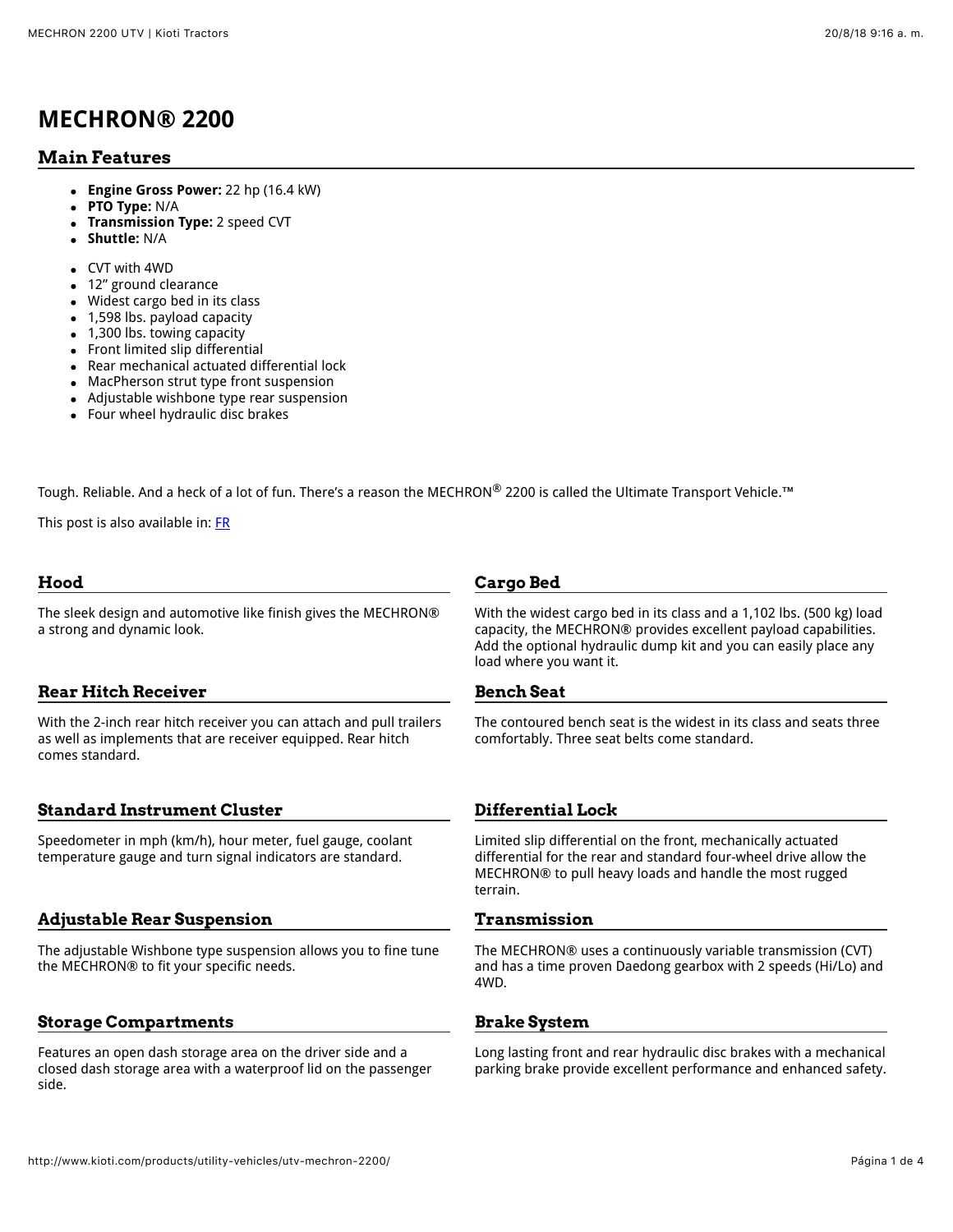The Daedong 22 hp (16.4 kW) diesel engine has been field proven for durability and dependability while offering improved fuel economy.

#### **Dash Board**

A cockpit-designed dash features ergonomically located controls and instruments that allow the driver to view critical functions at a glance.

### **Field Option Cab (Optional)**

Add a Field Option Cab (MECHRON 2200/2200PS only) to keep you protected from the elements.

#### **Brush Guard**

The heavy-duty steel brush guard offers protection for the headlights, radiator and front differential from rocks, tough brush and other debris on the trail. An optional front mounted winch allows for greater versatility when it comes to tough jobs and difficult terrain.

#### **Wheels and Tires**

Larger 12-inch wheels and 25-inch tires provide a smooth ride and 12 inches of ground clearance. Three tire options are available including Heavy Duty worksite, Turf and ATV tires.

### **Engine**

| Engine Model              | 3C100LFU                                 |
|---------------------------|------------------------------------------|
| Engine Type               | 3 Cyl., In line Vertical, 4-Cycle Diesel |
| <b>Engine Gross</b>       | 22 hp (16.4 kW)                          |
| Displacement              | 61.45 cu. in. (1,007 cc)                 |
| <b>Rated Revolution</b>   | 2,800 rpm                                |
| <b>Fuel Tank Capacity</b> | 7.4 gal. (28 L)                          |
|                           |                                          |

#### **Drive Train**

| <b>Type</b>   | <b>Belt CVT</b>              |
|---------------|------------------------------|
| Gear Range    | Low, High, Neutral, Reverse  |
| Ground Speed  | $0-25$ mph (0-40 km/h)       |
| <b>Brake</b>  | Front/Rear Hydraulic Disc    |
| 4 Wheel Drive | <b>Mechanically Actuated</b> |

#### **Suspension**

| <b>Front Suspension</b> | Independent, MacPherson Strut type        |
|-------------------------|-------------------------------------------|
| Rear Suspension         | Independent, Double A-Arm (Wishbone type) |

#### **Steering**

Type **Rack and Pinion** 

#### **Dimensions**

| 112.3 in. (2,852 mm)  |
|-----------------------|
| 60.7 in. (1,543 mm)   |
| 76.4 in. (1,940 mm)   |
| 49.7 in. (1,262 mm)   |
| 48.3 in. (1,228 mm)   |
| 76.4 in. (1,940 mm)   |
| 1,861 lbs. (844.1 kg) |
| 12 in. (304 mm)       |
| 1,300 lbs. (590 kg)   |
|                       |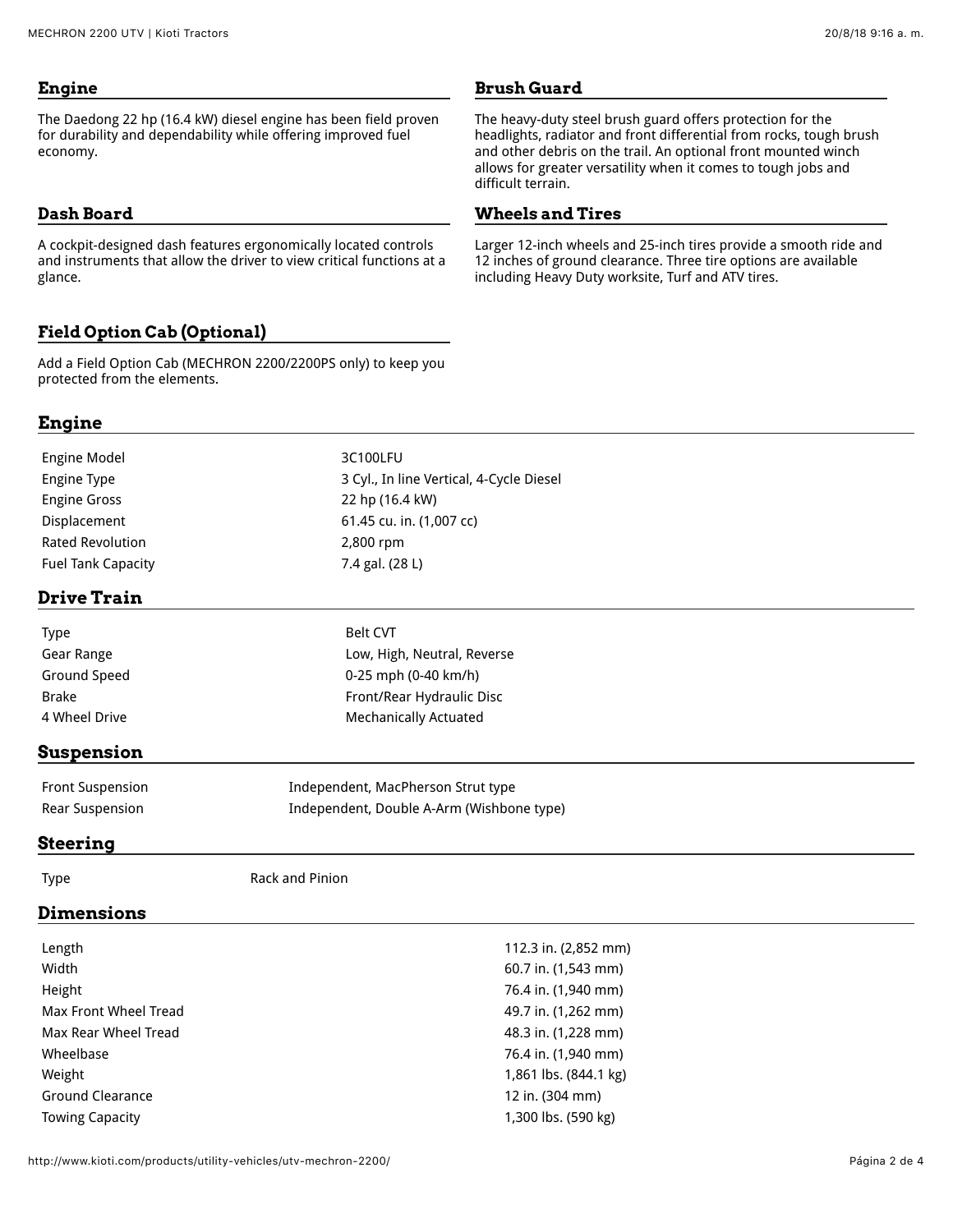Turning Radius 13.1 ft. (4 m)

#### **Cargo Bed**

Bed Capacity **1,102 lbs. (500 kg)** 

### **Equipment & Panel**

#### **Standard Equipment Optional Equipment Instrument Panel**

- Bench Seat (3 adults)
- 3 Seat Belts (2 shoulder, 1 lap)
- Manual Dump Box Actuation
- Brush Guard
- Rear Fenders
- MECHRON Orange or Green
- Instrument Cluster
- Rear Hitch Receiver  $\bullet$
- Cup Holders  $\bullet$
- Storage Compartment  $\bullet$

# Length x Width x Depth 38.6 x 56.2 x 11.5 in. (980 x 1,427 x 293 mm)

- Field Option Cab (2200/2200PS)  $\bullet$
- Camouflage Kit (RealTree Hardwoods®)
- Sun Canopy Kit
- Windshield Kit
- Front Hitch Receiver Kit
- Hydraulic Dumping Kit  $\bullet$
- Remote Hydraulic Kit  $\bullet$
- Hand Throttle Kit  $\bullet$
- External Hydraulic Hose Kit  $\bullet$
- Skid Plate Kit  $\bullet$
- Rear Screen Kit  $\bullet$
- Suspension Dust Guard Kit (CV Guard Kit)  $\bullet$
- Muffler Spark Arrester Kit  $\bullet$
- $\bullet$ Soft Cabin Kit
- Safety Lamp (Horn, brake lights, turn signal lamps, hazard  $\bullet$ switch)
- Fog Lamp Kit  $\bullet$
- Working Lamp Kit  $\bullet$
- Headrest Kit
- Side View Mirror Kit
- Side Rail Extension Kit
- License Plate Kit
- Parking Brake Buzzer Kit  $\bullet$
- Winch Kit  $\bullet$
- Windshield Wiper Kit  $\bullet$

#### **Available Tires**



- $\bullet$ Speedometer
- Hour Meter
- Fuel Gauge
- Coolant Temperature Gauge
- Turn Signal Indicators